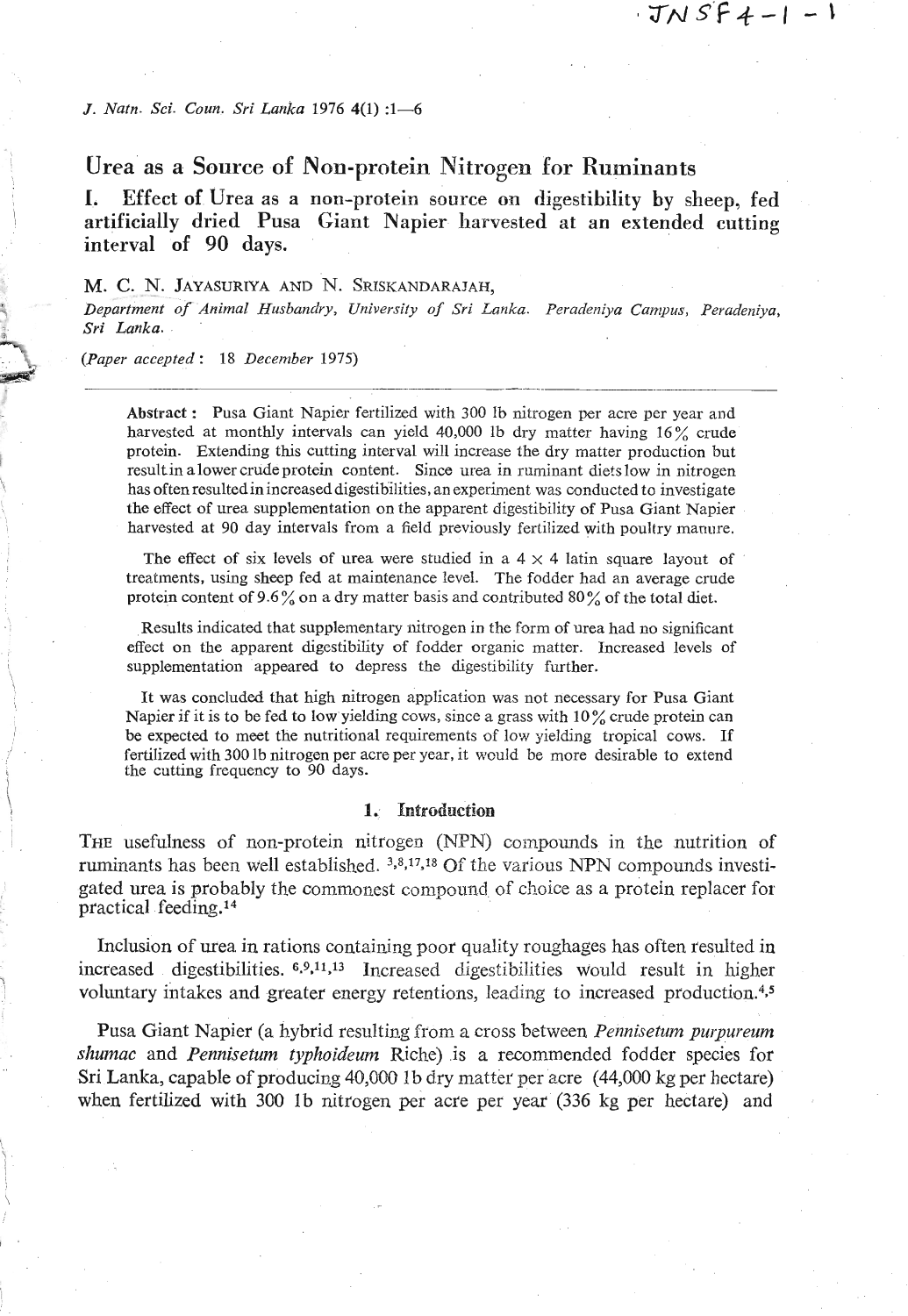## *M. C. N. Jayasuriya and N. Sriskandarajah*

harvested at monthly intervals.<sup>2</sup> This material is known to have around 16 per cent crude protein on a dry matter basis.<sup>12</sup> Extending this cutting interval will no doubt result in an increased dry matter yield but will also lower the crude protein content. Hence if this protein deficiency can be successfully corrected, extending the cutting interval will invariably result in a greater carrying capacity and increased animal production per acre of land.

Tbis paper reports the results of an investigation carried out to study the effect of **P**  urea supplementation on the apparent digestibility of Pusa Giant Napier harvested at **<sup>b</sup>** an extended cutting interval of 90 days from a field that had been previously fertilized with poultry manure (six months before the commencement of the experiment). The work was carried out at the Department of Animal Husbandry, University of Sri Lanka, Peradeniya Campus.

### **2. Experimental**

## **2.1 Experiment 1.**

The apparent digestibility of four diets were determined in a  $4 \times 4$  latin square layout of treatments using four growing Bikaneri X Jaffna crossbred ewes of average live weight 19.6 kg (range 19.0 kg to  $20.4$  kg).

The diets, given at maintenance level<sup>1</sup> consisted of 400g chopped and oven-dried Pusa Giant Napier, harvested from a field previously fertilized with poultry manure, 90 days after the previous harvest and 100g ground maize with or without urea per animal per day, in two equal feeds. Pusa Giant Napier contributed 80 per cent of the total ration.

Treatment **A** which consisted of the control diet had no urea added in it, but contained 9.9 per cent crude protein on a dry matter basis. The other three diets (treatments B, C and D), supplemented with urea had 10.5, 11.0 and 11.5 per cent crude protein respectively, on a dry matter basis. When preparing these three diets urea was added to the ground maize in amounts of  $1$ , 2 and 3g per 100g maize and thoroughly mixed by hand.

The animals were housed individually in metabolism craters constructed according to the design of Lowman.16 These cages facilitated the separate collection of faeces and urine.

During the last eight days of each 18 day period the daily output of faeces and urine **t**  were recorded. *Ad libitum* intakes of water and any feed refusals were also measured. Animals were weighed at the beginning and end of each period. **3** 

Samples of concentrates and grass fed during each of the four periods were stored for subsequent analysis for moisture, ash and crude protein. Chemical analysis were done in duplicate using conventional methods.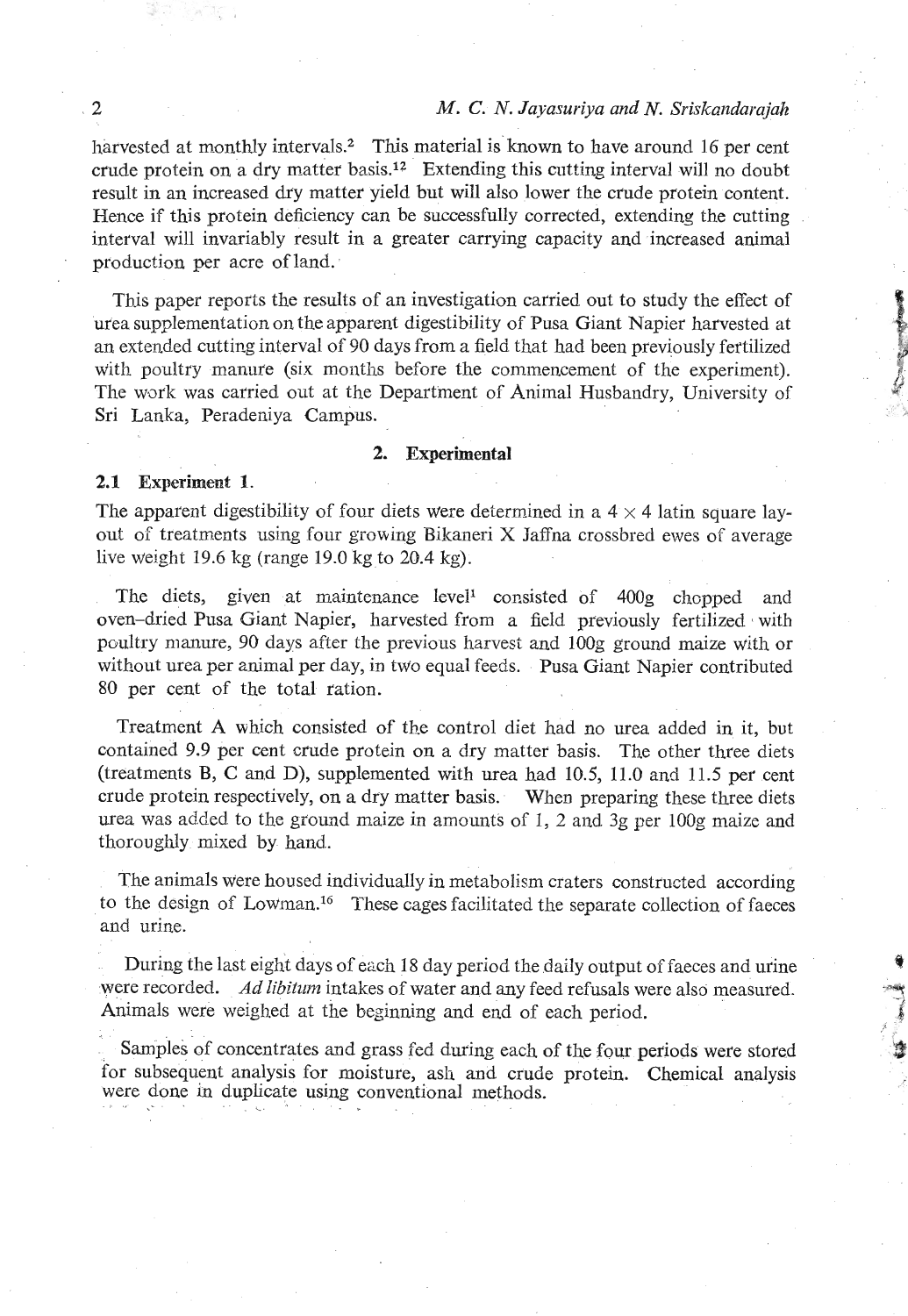## *Urea as a Source of Non-protein Nitrogen for Ruminants* **3**

## **2.2 Experiment 2.**

The same four animals as in Experiment 1 were used in a  $4 \times 4$  latin square layout of treatments to determine the apparent digestibility offour diets. The diets consisted of lO0g ground maize with or without urea and 400g chopped, oven dried Pusa Giant Napier, harvested from the same field which provided fodder for Experiment 1, after allowing 90 days for regrowth. The diets were given in two equal feeds daily at maintenance level.<sup>1</sup> Pusa Giant Napier contributed 80 per cent of the total ration.

Of the four diets the control (treatment **A)** had no urea but the crude protein content of the ration was 9.8 per cent on a dry matter basis. The other three diets (treatments B, C and D) in which urea was incorporated in ground maize at the rates of 5.0, 10.0 and 15.0g per lOOg respectively, contained 12.3, 14.9 and 16.7 per cent crude protein on a dry matter basis. Housing of animals, collection of faeces and the sampling of food for chemical analysis were similar to that in Experiment 1. The amount of urine excreted and the voluntary intake of water were not measured in this experiment. Animals were weighed at the beginning and end of each period.

#### **3. Results**

The mean chemical composition of dried Pusa Giant Napier and ground maize used in the two experiments is given in Table 1.

| Experiment number | component                  | dry matter | ash  | crude protein<br>$\frac{6}{6}$ in dry<br><i>matter</i> ) |
|-------------------|----------------------------|------------|------|----------------------------------------------------------|
| Experiment 1.     | Dried Pusa<br>Giant Napier | 92.3       | 11.7 | 9.7                                                      |
|                   | Ground maize               | 88.6       | 1.9  | 10.6                                                     |
| Experiment 2.     | Dried Pusa<br>Giant Napier | 89.5       | 13.4 | 9.6                                                      |
|                   | Ground maize               | 88.3       | 1.7  | 10.8                                                     |

|  | TABLE 1. Mean chemical composition of dried Pusa Giant Napier and ground maize used in |                      |  |  |  |  |
|--|----------------------------------------------------------------------------------------|----------------------|--|--|--|--|
|  |                                                                                        | Experiments 1 and 2. |  |  |  |  |

In both experiments the addition of urea to the diets did not show any apparent effect upon the health of the animals. Animals were able to maintain live weight over the duration of the trials.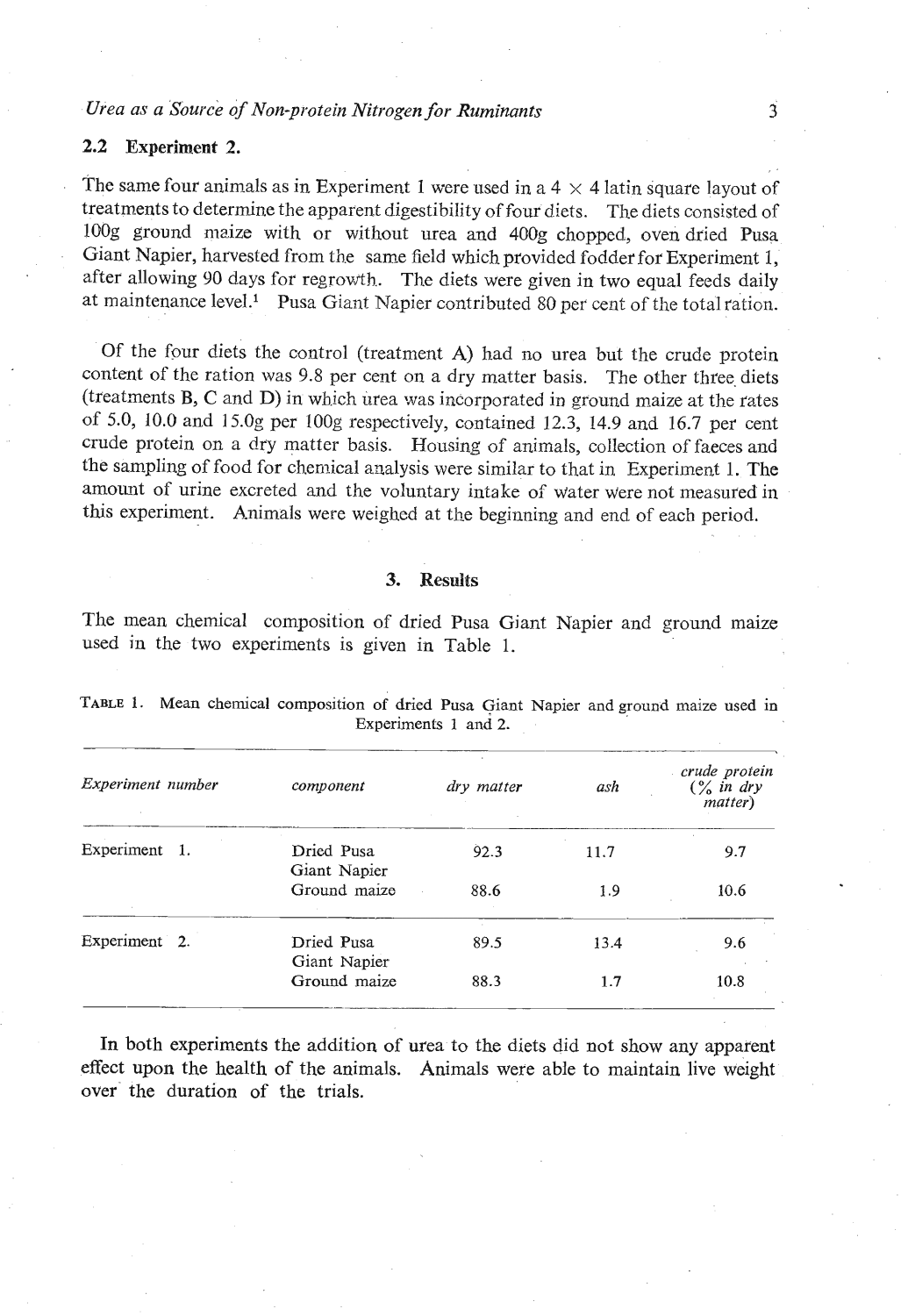## **3.1 Experiment 1.**

Urea supplementation of Pusa Giant Napier harvested 90 days after the previous cut showed no significant effect on the apparent digestibility of organic matter of the total diet. Neither did it affect the faeces moisture content, voluntary intake of water and urine output (Table 2).

### **3.2 Experiment 2. <sup>o</sup>**

Even with the higher rates of supplementation, urea appeared to have no effect on the apparent digestibility of organic matter of the diets. The digestibilities of urea supplemented diets in the present experiment were in fact lower than those obtained in Experiment 1. Addition of urea had no effect on the faeces moisture content (Table 2).

TABLE 2. The effect of urea supplementation on the apparent digestibility of organic matter **of** total diet, faeces moisture content, voluntary intake of water and urine output in Experiment **1** and **2.** 

| Diet<br>80% dried Pusa Giant Napier<br>$20\%$ ground maize with or<br>without urea  | $\%$ crude<br>protein<br>content of<br>total diet<br>$\frac{6}{6}$ in dry matter) | apparent<br>digestibility<br>of $O.M$ .<br>$(\frac{9}{6})$ . | moisture<br>in<br>faeces<br>$\binom{6}{2}$ | voluntary<br>intake of<br>water<br>(1/day) | output<br>of urine<br>(1/day) |
|-------------------------------------------------------------------------------------|-----------------------------------------------------------------------------------|--------------------------------------------------------------|--------------------------------------------|--------------------------------------------|-------------------------------|
| <b>EXPERIMENT</b><br>1.                                                             |                                                                                   |                                                              |                                            |                                            |                               |
| Treatment $A$ —dried fodder $+$<br>concentrate without urea                         | 9.9                                                                               | 64.2                                                         | 49.4                                       | 1.527                                      | 1.128                         |
| Treatment B-dried fodder<br>$+ 1\%$ urea in concentrate<br>Treatment C-dried fodder | 10.5                                                                              | 64.9                                                         | 50.5                                       | 1.897                                      | 0.958                         |
| $+2\%$ urea in concentrate<br>Treatment D-dried fodder                              | 11.0                                                                              | 65.8                                                         | $\cdot$ 51.6                               | 1.987                                      | 1.000                         |
| $+3\%$ urea in concentrate<br>S. E. of difference for comparing                     | 11.5                                                                              | 66.2                                                         | 52.8                                       | 1.869                                      | 1.286                         |
| any pair of treatment means                                                         |                                                                                   | $+2.21$                                                      | $+2.22$                                    | $+0.24$                                    | $+0.62$                       |
| Significance difference ( $P = 0.05$ )                                              |                                                                                   | 4.7                                                          | 4.7                                        | 0.509                                      | 1.316                         |
| EXPERIMENT 2.                                                                       |                                                                                   |                                                              |                                            |                                            |                               |
| Treatment A—dried fodder +<br>concentrate without urea.                             | 9.8                                                                               | 64.0                                                         | 43.2                                       |                                            |                               |
| Treatment B—dried fodder +<br>5% urea in concentrate<br>Treatment C-dried fodder    | 12.3                                                                              | 62.6                                                         | 45.5                                       |                                            |                               |
| $+10\%$ urea in concentrate<br>Treatment D— dried fodder                            | 14.9                                                                              | 63.6                                                         | 45.5                                       |                                            |                               |
| $+ 15\%$ urea in concentrate<br>S.E. of difference for comparing                    | 16.9                                                                              | 63.2                                                         | 43.8                                       |                                            |                               |
| any pair of treatment means                                                         |                                                                                   | $+0.96$                                                      | ±1.33                                      |                                            |                               |
| Significance difference ( $P = 0.05$ )                                              |                                                                                   | 2.1                                                          | 2.9                                        |                                            |                               |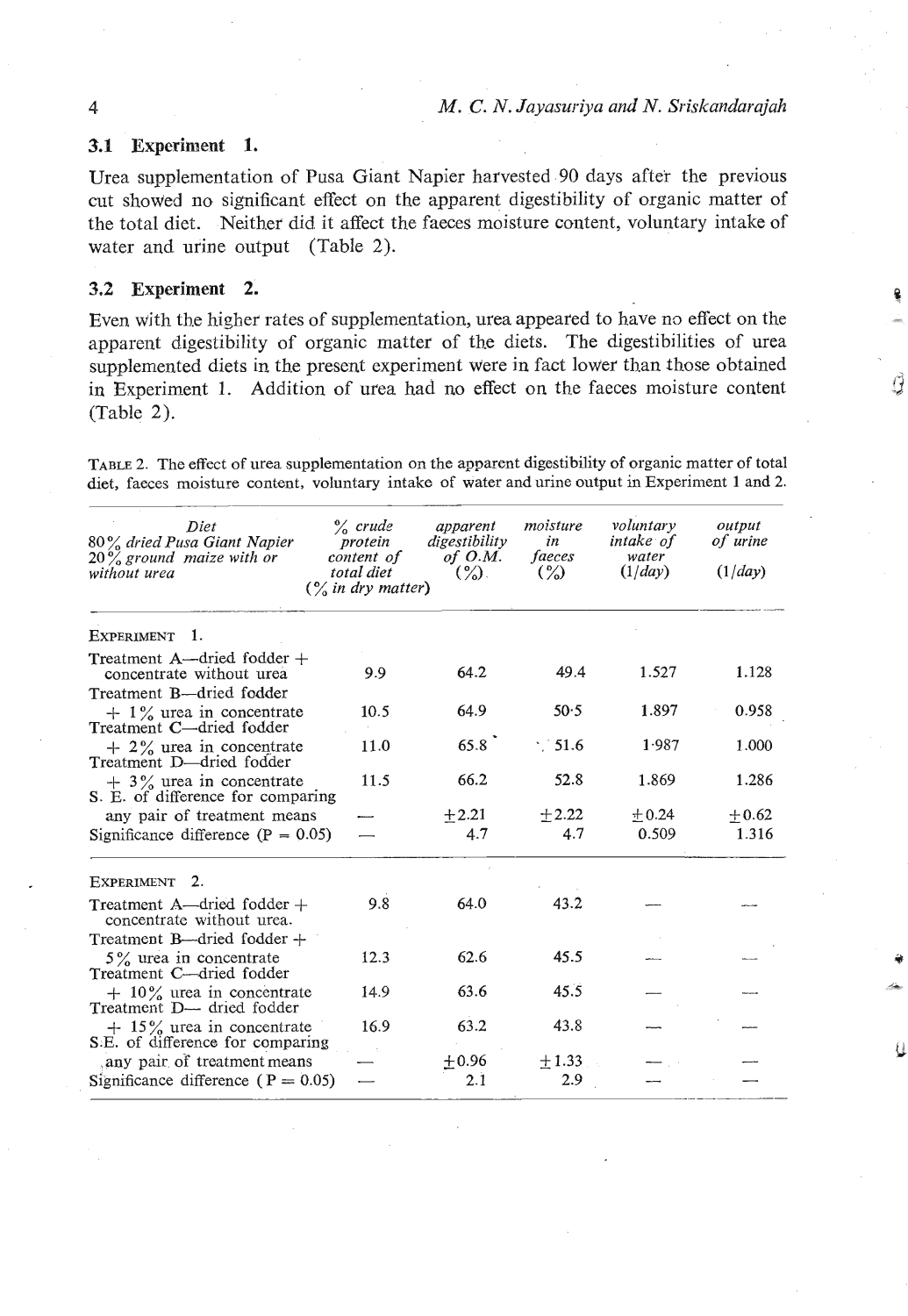### *Urea* **us a** *Source of Non-protein Nitrogen for Runzimts* **5**

TABLE 3.Derived.apparent digestibility of fodder *O.M.* in Experiments 1 and 2 (assuming 85% for digestibility of concentrate O.M.) and intake of fodder and concentrate dry matter.

| Diet<br>80% dried Pusa Giant Napier<br>$20\%$ ground maize with or without urea | $\%$ crude<br>protein<br>content<br>$\frac{6}{2}$ in dry<br>matter) | derived<br>apparent<br>digestibility of matter<br>of diet fodder O. M. $(g./KgW.0.75/ (g./KgW.0.75/$<br>$\binom{9}{2}$ | <i>intake of</i><br>fodder dry<br>day) | intake of<br>concentrate<br>dry matter<br>dav) |
|---------------------------------------------------------------------------------|---------------------------------------------------------------------|------------------------------------------------------------------------------------------------------------------------|----------------------------------------|------------------------------------------------|
| EXPERIMENT<br>- 1.                                                              |                                                                     |                                                                                                                        |                                        |                                                |
| Treatment A—dried fodder+ concentrate<br>without urea                           | 9.9                                                                 | 57.9                                                                                                                   | 39.6                                   | 9.5                                            |
| Treatment B—dried fodder $+1\%$ urea<br>in concentrate                          | 10.5                                                                | 58.9                                                                                                                   | 39.6                                   | 9.5                                            |
| Treatment C—dried fodder $+2\%$ urea<br>in concentrate                          | 11.0                                                                | 60.1                                                                                                                   | 39.6                                   | 9.5                                            |
| Treatment D—dried fodder $+3\%$ urea<br>in concentrate                          | 11.5                                                                | 60.6                                                                                                                   | 39.6                                   | 9.5                                            |
| EXPERIMENT 2.                                                                   |                                                                     |                                                                                                                        |                                        |                                                |
| Treatment $A$ —dried fodder $+$<br>concentrate without urea                     | 9.8                                                                 | 57.1                                                                                                                   | 36.9                                   | 9.2                                            |
| Treatment B—dried fodder $+5\%$ urea<br>in concentrate                          | 12.3                                                                | 55.4                                                                                                                   | 36.9                                   | 9.2                                            |
| Treatment C—dried fodder $+$ 10% urea<br>in concentrate                         | 14.9                                                                | 56.7                                                                                                                   | 36.9                                   | 9.2                                            |
| Treatment D—dried fodder $+$ 15% urea<br>in concentrate                         | 16.9                                                                | 56.2                                                                                                                   | 36.9                                   | 9.2                                            |

## **4. Discussion**

The results of the present series of experiments suggest that supplementary nitrogen in the form of urea does not enhance the apparent digestibility of organic matter (O.M.) of a fodder containing 9.6 per cent crude protein on a dry matter basis, when fed to sheep to satisfy their maintenance requirements. Although the addition of urea has been shown to increase the digestibility of many poor quality roughages,  $7<sup>13</sup>$ with Pusa Giant Napier harvested at 90 day intervals, it appears that the nitrogen in the fodder at this stage of growth is sufficient for its effective utilization by rumen microorganisms. This is in good agreement with the findings of Head <sup>15</sup> who suggested that cellulolytic microorganisms do not require supplementary nitrogen if the food substrate contained over 1 per cent nitrogen, but contradictory to the view of Reid.<sup>18</sup> According to Reid, a non-protein nitrogen source is best utilized when added to a feed stuff containing 9-12 per cent crude protein to raise the level of crude protein equivalent up to 16-18 per cent.

As indicated in Table **3** the maximum digestibility of fodder O.M. can be achieved if the ration, contains 11.5 per cent crude protein. Levels of crude protein ligher than this in fact appeared to depress the digestibility of fodder  $O.M$ . as recorded in the work of Ellis and Pfander.<sup>10</sup> The stimulating effect of nitrogen therefore appears to be most evident when the diet contains less than 12 per cent crude protein (2 per cent nitrogen).